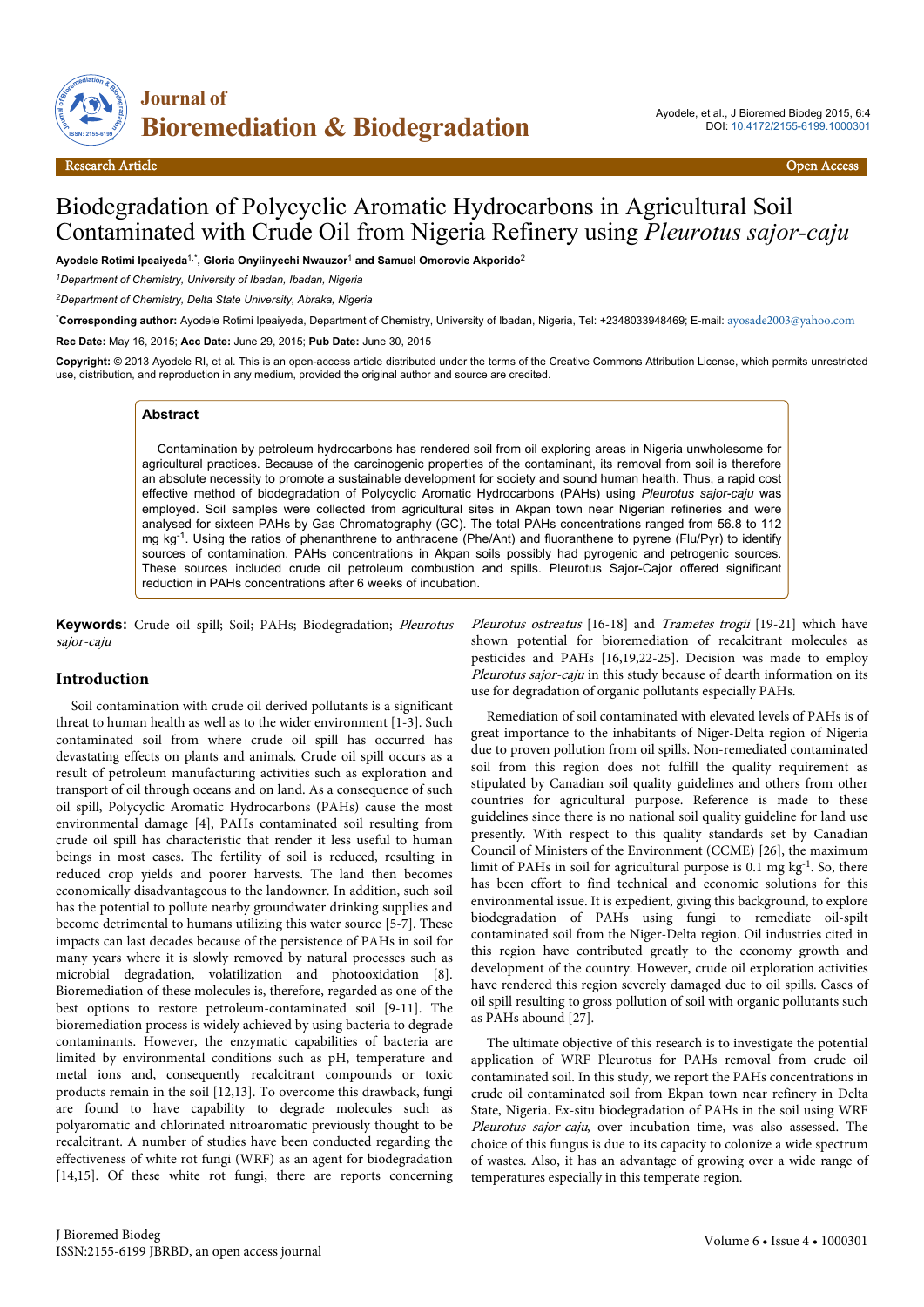## **Materials and Methods**

### **Description of sampling area and soil sample collection**

The crude oil contaminated soil samples were collected from Ekpan town, near Nigerian National Petroleum Corporation (NNPC) refinery in Delta State, Nigeria (Figure 1). The town is situated in

Niger-Delta region located in the eastern Nigeria coastal zone covering a surface of about 70,000 km2. It lays at the intersection of 5°34ʹN latitude and 5°43ʹE longitude. It is densely populated and serves as home to gas industries with most of Nigeria's oil wells. This, therefore, makes the region more vulnerable to environmental pollution from crude oil waste products.



Five farmlands were located as sampling points within Ekpan town. These farmlands were chosen to reflect PAHs levels of the soil receiving crude oil spills that constantly contaminate the land. Sampling of topsoil (0-15 cm) was done monthly using a stainless hand trowel for a period of three months denoted as A, B and C. Five composite samples were made from soils collected from transects of a farmland to make a total of twenty five composite samples for five farmlands in a month designated as SA. This purposive sampling scheme was repeated consecutively for two other months designated as SB and SC. Soils were also collected as control samples from the Botanical garden in the University of Ibadan. Each composite soil samples was air-dried, sieved and kept in glass bottles wrapped with an aluminium foil for PAHs analysis. A blank sample was incorporated for every five soil extracts analysed.

#### **Spawn preparation and bio-treatment of soil samples**

Pure spawn cultures of Pleurotus sajor-caju was collected from the Pathology Department of Forestry Research Institute of Nigeria (FRIN), Ibadan. Dried freshly harvested rice straws were cut into 0.1-3.0 cm using a stainless scissor. About 20 g of moistened rice straw was laid on 200 g of crude oil contaminated soil contained in a clean

bottle, separated with wire gauze and covered with an aluminium foil. The bottle was autoclaved at 121°C for twenty minutes. The culture bottles were set up in tree replicates. After cooling, each bottle was inoculated at room temperature with 10 g of vigorously grown spawn of P. sajur-caju. From composite soil samples, a set of replicate culture bottle was incubated for two weeks, four weeks and six weeks respectively in an incubator. Two control experiments using control soil samples were equally set up in which they were inoculated with the fungus, and incubated for the same periods. The mycelia ramified substrate was carefully separated from the soil layer after the incubation periods. Crude oil contaminated soil, control soil and WRF Pleurotus sajor-caju biotreated soil samples were subjected to extraction and prepared for PAHs analysis.

### **Extraction of oil, clean up and PAH's analysis**

The residual oil was extracted using standard analytical protocols described by the Association of Official Analytical Chemists [27]. A five gramme soil sample was extracted with 100 mL of double distilled hexane and dichloromethane (3:1, v/v) in a sonicator. The extracted oil was dried with anhydrous sodium sulphate and concentrated in a stream of nitrogen. The concentrated oil was fractionated into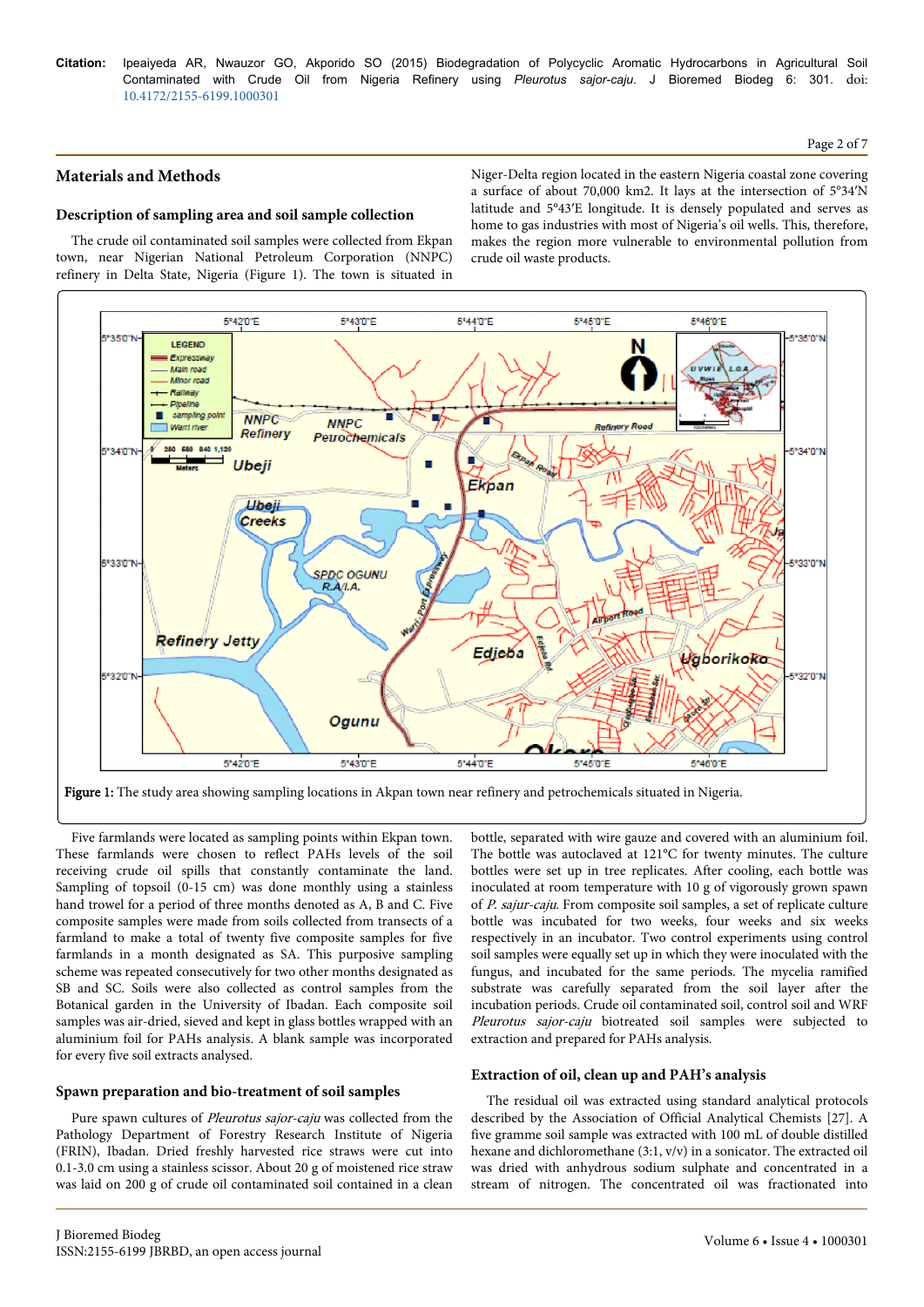aliphatic and polyaromatic hydrocarbons fractions by alumina liquid column chromatography. The concentrated oil was poured onto the alumina and eluted down the column with double distilled hexane to remove aliphatic fraction. The aromatic fraction was recovered by eluting the column with a mixture of hexane and dichloromethane (3:1). The most polar polyaromatic hydrocarbons were removed by eluting with dichloromethane into a pre-cleaned borosilicate beaker. This fraction was concentrated to 0.1 mL in a stream of nitrogen before being chromatographed.

The cleaned fractions were analyzed for PAHs by a gas chromatography (GC). The GC model is HP 6890 equipped with flame ionization detector (FID) and powered with Chemstation Rev. A09.01 (1206) software, using a glass column (30 m length x  $0.25 \mu m$  i.d) and column film (0.25  $\mu$ m). Injector and detector temperatures were 250°C and 350°C respectively with nitrogen as mobile phase or carrier gas flowing at 30 psi. Hydrogen and compressed air pressures were 28 psi and 32 psi respectively. Detection limit (µg/g) was 1.0 for all PAHs. Recovery study was carried out by spiking an appropriate volume of known concentration of naphthalene standard in contaminated soil whose PAHs concentrations had been previously determined. The spiked soil was thoroughly homogenized and subjected to extraction procedure for PAHs determination. Experiment on recovery was replicated with five different soil samples and the average recovery was  $91.7 \pm 0.4\%$  naphthalene.

## **Results and Discussions**

Table 1 shows the occurrence of PAHs with their concentrations in crude oil contaminated soil samples from Ekpan town. The PAHs are composed of two to six fused rings compounds, which include those PAHs considered as carcinogens by the US environmental protection agency. The occurrence of these PAHs is attributed to transport of crude oil and its spill around NNPC refinery and NNPC petrochemical industry located in the town. The most abundant of PAHs were napththane with concentration ranging from 9.74 mg/kg to 17.2 mg/kg. Benzo(b)fluoranthene, indeno (1,2,3,cd) pyrene and dibenzo(a,h)anthracene had the lowest concentrations of 0.44 mg/kg, 0.13 mg/kg and 0.08 mg/kg for SA, SB and SC respectively. The relative occurrences were 15.4-17.1% (two rings PAHs), 33.3-38.8% (three rings PAHs), 37.2-40.2% (four rings PAHs), 6.9-7.1% (five rings PAHs) and 0.6-1.6% (six rings PAHs) of the total PAHs. This implies that the concentrations of PAHs with 5-6 rings were relatively low in all soil samples.

The total PAHs concentrations were 112 mg/kg, 67.3 mg/kg and 56.8 mg/kg for SA, SB and SC respectively (Table 1). Surprisingly, PAHs concentrations in soils from this town were much higher in magnitude than what was reported (0.395  $\pm$  0.190 mg/kg) as PAH concentration in a conventional farming site in Orgeval catchment of early industrialized region in France [28]. PAHs concentrations in soils from Ekpan town were compared with some environmental quality criteria for PAHs in soil released by the Netherlands Ministry, Canadian Councils of Ministers of Environment, British Columbia Ministry of Environments, for assessing risk of contaminated sites. The necessity for employing these standards stems from the fact that such environmental standards for PAHs in soil are not established yet in Nigeria.

The significance difference between PAHs concentrations measured and 0.1 mg/kg of PAHs set as the Canadian soil quality criterion for agricultural use [29] may possibly be due to pollution generated by crude oil exploration in Ekpan town. This implies that the soil is polluted with PAHs compounds and may pose risk to human health if cultivated for agricultural purpose. The inhabitants of Ekpan town may be predisposed to high risk of cancer due to long-term exposure to such compounds through bioaccumulation in the food chains. PAHs have very high lipid solubility and hence may quickly be absorbed into the gastrointestinal tract of humans [30,31]. More hydrocarbons were found in Ekpan soil contaminated possibly by spills when compared with soils from the control site (Botanical garden) as far as in Ibadan, which is usually uncontaminated.

| <b>PAHs</b>    | <b>Ring group</b> | <b>Molar mass</b> | SA                | SB                | SC                | Environmental<br>standards<br>for<br><b>PAHs</b> |                          |
|----------------|-------------------|-------------------|-------------------|-------------------|-------------------|--------------------------------------------------|--------------------------|
|                |                   |                   |                   |                   |                   | <b>CCME (Agric)</b>                              | <b>BCME (Agric)</b>      |
| Naphthalene    | 2 rings           | 128               | 17.2 <sup>c</sup> | 12.4 <sup>b</sup> | 9.74a             | 0.1                                              | 0.1                      |
|                |                   |                   | $(16.8 - 18.3)$   | $(11.5-13.2)$     | $(7.45-10.2)$     |                                                  |                          |
| Acenaphthaene  | 3 rings           | 166               | $7.10^{b}$        | 3.30 <sup>a</sup> | 5.53 <sup>b</sup> | $\overline{\phantom{a}}$                         | $\overline{\phantom{a}}$ |
|                |                   |                   | $(6.23 - 8.45)$   | $(2.10-4.22)$     | $(3.23 - 6.38)$   |                                                  |                          |
| Acenaphthylene | 3 rings           | 166               | 6.32 <sup>b</sup> | 1.25 <sup>a</sup> | 1.40 <sup>a</sup> | $\overline{\phantom{a}}$                         |                          |
|                |                   |                   | $(6.01 - 6.52)$   | $(0.21 - 3.04)$   | $(1.12 - 1.78)$   |                                                  |                          |
| Fluorene       | 3 rings           | 166               | 7.25 <sup>b</sup> | 2.98 <sup>a</sup> | 3.19 <sup>a</sup> | ٠                                                | $\overline{\phantom{a}}$ |
|                |                   |                   | $5.12 - 8.12$     | $(2.11 - 3.12)$   | $(2.34 - 4.7)$    |                                                  |                          |
| Phenanthrene   | 3 rings           | 178               | 14.0 <sup>c</sup> | 7.99 <sup>b</sup> | 5.64 <sup>a</sup> | 0.1                                              | 0.1                      |
|                |                   |                   | $(12.5 - 14.9)$   | $(6.27 - 8.12)$   | $(4.23 - 6.23)$   |                                                  |                          |
| Anthracene     | 3 rings           | 178               | 8.78 <sup>b</sup> | 6.86 <sup>a</sup> | 5.09 <sup>a</sup> | $\overline{\phantom{a}}$                         | $\overline{\phantom{a}}$ |
|                |                   |                   | $(8.10 - 9.14)$   | $(5.78 - 6.57)$   | $(3.21 - 5.89)$   |                                                  |                          |

#### Page 3 of 7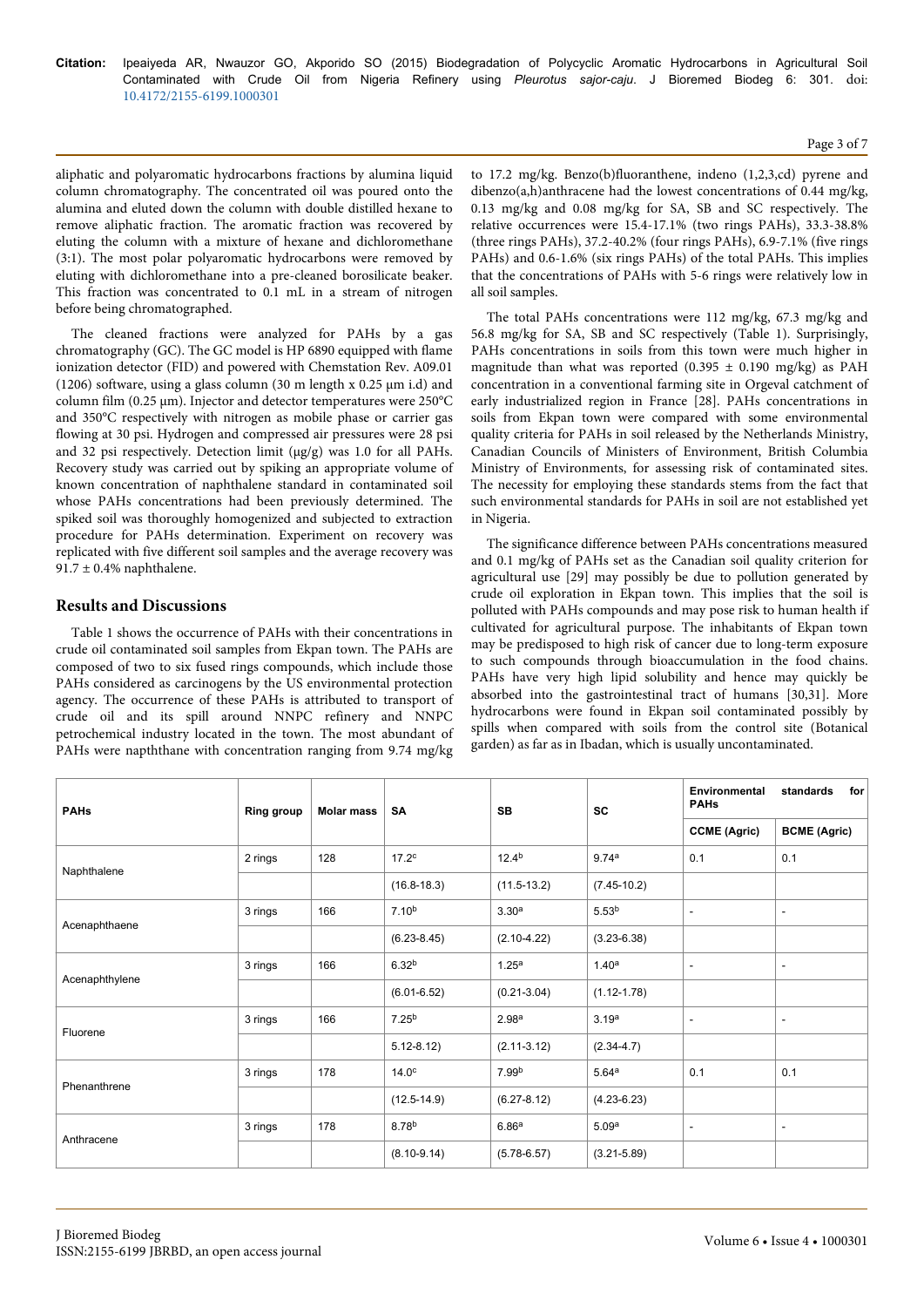**Citation:** Ipeaiyeda AR, Nwauzor GO, Akporido SO (2015) Biodegradation of Polycyclic Aromatic Hydrocarbons in Agricultural Soil Contaminated with Crude Oil from Nigeria Refinery using *Pleurotus sajor-caju*. J Bioremed Biodeg 6: 301. doi: 10.4172/2155-6199.1000301

| Page | 4 O.T |
|------|-------|
|------|-------|

| Chrysene                | 4 rings | 228 | 11.8 <sup>c</sup> | $8.53^{b}$        | 6.28 <sup>a</sup> | $\overline{\phantom{a}}$ | $\overline{\phantom{a}}$ |
|-------------------------|---------|-----|-------------------|-------------------|-------------------|--------------------------|--------------------------|
|                         |         |     | $(10.2 - 12.4)$   | $(7.14 - 9.45)$   | $(4.37 - 7.10)$   |                          |                          |
| Pyrene                  | 4 rings | 202 | 11.8 <sup>b</sup> | 6.86 <sup>a</sup> | 5.69a             | 0.1                      | 0.1                      |
|                         |         |     | $(9.81 - 12.9)$   | $(6.10 - 7.11)$   | $(3.54 - 6.10)$   |                          |                          |
| Benzo(a)anthracene      | 4 rings | 228 | 8.78 <sup>b</sup> | 6.86 <sup>a</sup> | 5.69 <sup>a</sup> | 0.1                      | 0.1                      |
|                         |         |     | $(8.10 - 8.98)$   | $(5.32 - 7.23)$   | $(4.25 - 6.78)$   |                          |                          |
| Fluoranthene            | 4 rings | 271 | 9.23 <sup>b</sup> | 4.82 <sup>a</sup> | 4.16 <sup>a</sup> | $\overline{\phantom{a}}$ | $\overline{\phantom{a}}$ |
|                         |         |     | $(8.95 - 10.3)$   | $(3.68 - 5.21)$   | $(3.23 - 5.67)$   |                          |                          |
| Benzo(k)fluoranthene    | 5 rings | 232 | 6.07 <sup>b</sup> | 3.44a             | 3.0 <sup>a</sup>  | ÷.                       | $\blacksquare$           |
|                         |         |     | $(5.78 - 6.89)$   | $(2.34 - 4.23)$   | $(2.34 - 3.89)$   |                          |                          |
| Benzo(b)fluoranthene    | 5 rings | 252 | 0.44 <sup>b</sup> | 0.26 <sup>a</sup> | 0.24a             | 0.1                      | 0.1                      |
|                         |         |     | $(0.27 - 0.61)$   | $(0.17 - 0.37)$   | $(0.15 - 0.38)$   |                          |                          |
| Benzo(a)pyrene          | 5 rings | 252 | 0.72a             | 0.64a             | 0.71a             | 0.1                      | 0.1                      |
|                         |         |     | $(0.53 - 0.97)$   | $(0.56 - 0.71)$   | $(0.48 - 0.97)$   |                          |                          |
| Dibenzo(a,h)anthracene  | 5 rings | 273 | 0.67 <sup>c</sup> | 0.30 <sup>b</sup> | 0.08 <sup>a</sup> | 0.1                      | 0.1                      |
|                         |         |     | $(0.56 - 0.72)$   | $(0.26 - 0.43)$   | $(0.05 - 0.14)$   |                          |                          |
| Benzo(g,h,i)perylene    | 6 rings | 273 | 0.96 <sup>b</sup> | 0.70 <sup>b</sup> | 0.11a             | $\overline{a}$           | $\blacksquare$           |
|                         |         |     | $(0.86 - 1.03)$   | $(0.41 - 1.54)$   | $(0.07 - 0.21)$   |                          |                          |
| Indeno(1,2,3,c,d)pyrene | 6 rings | 278 | 0.78 <sup>b</sup> | 0.13 <sup>a</sup> | 0.20 <sup>a</sup> | 0.1                      | 0.1                      |
|                         |         |     | $(0.69 - 0.8)$    | $(0.11 - 0.15)$   | $(0.11 - 0.38)$   |                          |                          |
| <b>Total PAHs</b>       |         |     | 112               | 67.3              | 56.8              |                          |                          |
|                         |         |     | 3.28              | 4.6               | 5.8               |                          |                          |
| Organic carbon (%)      |         |     | $(3.01 - 3.91)$   | $(2.45 - 5.67)$   | $(3.45 - 6.2)$    |                          |                          |

Table 1: Initial concentrations (mg/kg) of PAHs and organic carbon content (%) in crude oil contaminated soil samples. SA, SB and SC=soil sample from location A, B and C respectively. These concentrations in each column are averages of nine results (n=27). CCME=Canadian Council of Ministers of the Environment (Agriculture); BCME=British Columbia Ministry of the Environment (Agriculture) (30); Phe/Ant ratio (SA=1.59, SB=1.16, SC=1.11); Flu/Pyr ratio (SA=0.78, SB=0.70, SC=0.73). Values in the brackets are ranges. Mean values in the same row with different superscripts (a,b,c) are significantly different ( $p \le 0.05$ ).

Figures 2-5 give overview of studies on incubating contaminated soil with *P. sajor-caju* for 2-, 4- and 6 weeks respectively. PAHs were potentially biodegradable with the fungus. Significant reductions in all the PAHs concentration were observed with increase in incubation periods. The ranges of the extent of degradation in PAHs concentrations, between the incubation periods of two weeks to six weeks were indicated in the figures.

As a way to evaluate possible sources, the ratios of some PAHs compositions regarded as molecular indices were used to distinguish the natural and anthropogenic PAHs in soils [32,33]. The use of these molecular indices depends on the fact that PAHs distribution is dependent on temperature [33,34]. The PAHs distribution is governed by thermodynamic properties during low temperature processes such as catagenesis of organic matter leading to the formation of petroleum. On the other hand, their distributions are governed by kinetic

properties during high temperature processes such as pyrolysis of organic matter [32].

The relative kinetic and thermodynamic stabilities of different PAHs molecules during their formations in petroleum source rocks under different heating or cooling conditions and by their comparable environmental fate were related to their distribution in substrates. So, the molecular indices were derived by evaluating the ratios of phenanthrene/anthracene (Phe/Ant) within the 3-ring PAHs group and fluoranthene/pyrene (Flu/Pyr) within the 4-ring PAHs [35]. Phenanthrene is much more stable than anthracene so that at low temperature molar fraction of phenanthrene produced is higher than that of anthracene. This might possibly explain higher levels of phenanthrene than that of anthracene as reflected in Figure 3. Consequent upon this, biodegradation of phenethrane by P. sajor-caju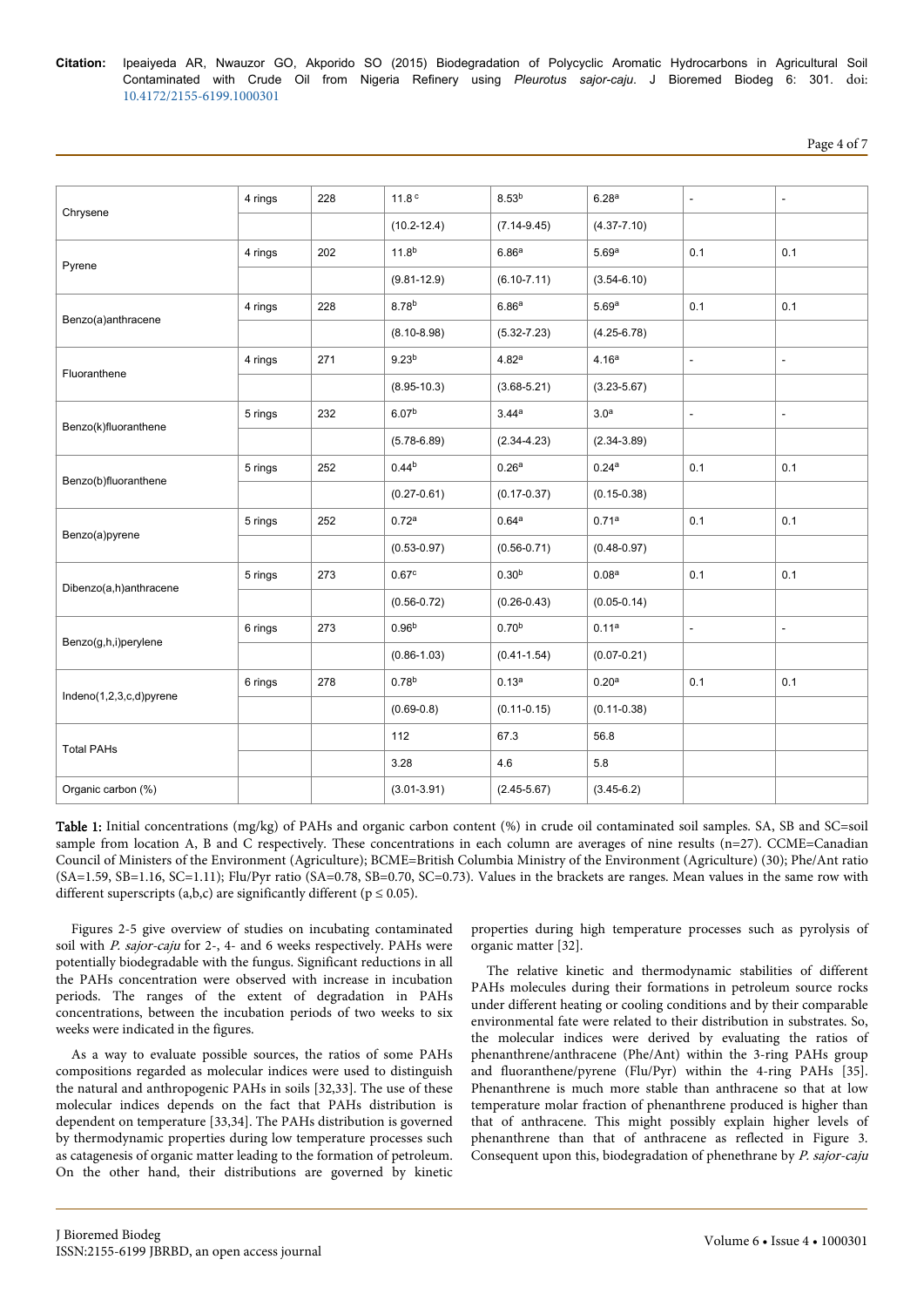in terms of reduction in concentration (21.5-35.7%) was low compared to that obtained for the biodegradation of anthracene (35.9-47.9%).



Figure 2: Biodegradation pattern of some PAHs in crude oil contaminated soil incubated with P. sajor-caju during weekly incubation periods (% reduction in concentration for naphthalene=29.0-61.1%; acenaphthene=34.2-60.7%; acenaphthylene=48.2-64.1% and fluorene=21.4-55.3%).





Baumard et al. [36] proposed Phe/Ant ratio<10 and Flu/Pyr ratio>1 as quantitative indication of PAHs coming from pyrogenic source (such as petroleum combustion through a flare stack) and Phe/Ant ratio>15 and Flu/Pyr ratio<1 as indication of PAHs originating from petrogenic source (such as oil spill contamination). The Phe/Ant ratios in this study for all the samples ranged from 1.11 to 1.59 and Flu/Pyr ratios ranged from 0.70 to 0.78, indicating that there were both pyrogenic and petrogenic influences or input of PAHs on Ekpan soil samples. This implies that there is a natural leakage of oil related hydrocarbon in this study area. The basic concept of soil sorption of organic molecules suggests that the sorption of hydrophobic organic molecules is related to the organic matter derivable from organic carbon content of the soil [37].



Figure 4: Biodegradation pattern of some PAHs in crude oil contaminated soil incubated with P. sajor-caju during weekly incubation periods (% reduction in concentration for benzo(a)anthracene=35.4-40.0%;benzo(k)fluoranthene=11.2-67.8% ; indeno(1,2,3,cd)pyrene=50.0-56.0% and benzo(b)fluoranthene=13.6-54.1%).



Figure 5: Biodegradation pattern of some PAHs in crude oil contaminated soil incubated with P. sajor-caju during weekly incubation periods (% reduction in concentration for<br>fluoranthene=31.1-59.9%; benzo(a)pyrene=32.1-61.7%;  $benzo(a)pyrene=32.1-61.7\%;$ benzo(g,h,i)perylene=19.0-44.4%; dibenzo(a,h)anthracene=20.0-57.1%).

Soil organic content varied from 3.28% to 5.80%. The results of regression analysis conducted to determine the relationship between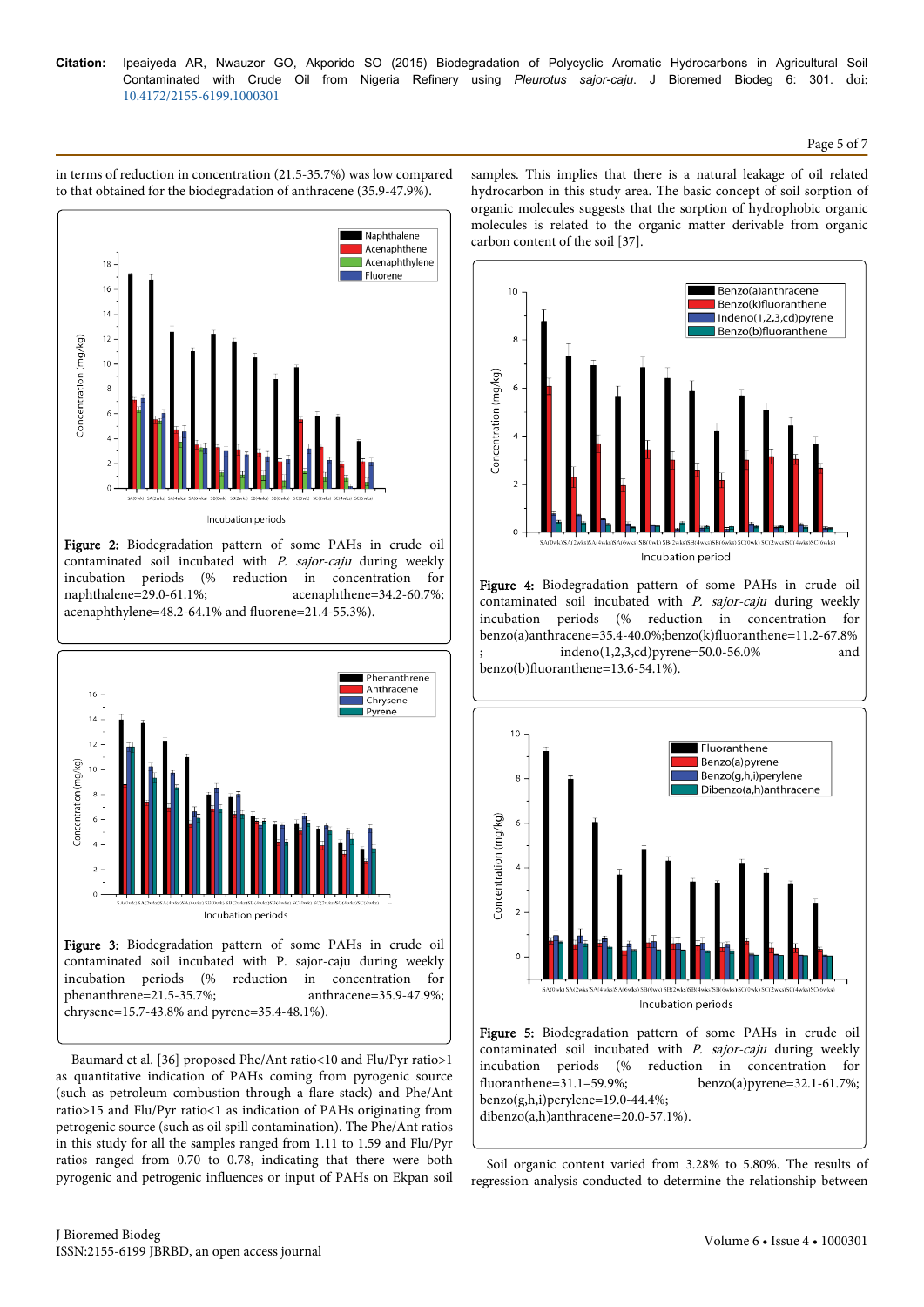Page 6 of 7

the total PAHs concentrations and the soil organic contents showed positive exponential relationship with  $r^2$  of 0.8560. The relationship implies that high amounts of PAHs mainly occur in soil with high organic content.

## **Conclusion**

This study revealed that Ekpan soils from agricultural land were contaminated with PAHs of 2- to 6-rings. Based on the molecular indices, PAHs in the soil samples possibly had pyrogenic and petrogenic origins. The retention of PAHs in soils was evident with strong relationship between the total PAHs concentrations and organic carbon contents.

#### **References**

- 1. [Samanta SK, Singh OV, Jain RK \(2002\) Polycyclic aromatic](http://www.ncbi.nlm.nih.gov/pubmed/12007492) [hydrocarbons: environmental pollution and bioremediation. Trends](http://www.ncbi.nlm.nih.gov/pubmed/12007492) [Biotechnol 20: 243-248.](http://www.ncbi.nlm.nih.gov/pubmed/12007492)
- 2. [Wong JW, Wan CK, Fang M \(2002\) Pig manure as a co-composting](http://www.ncbi.nlm.nih.gov/pubmed/11924580) [material for biodegradation of PAH-contaminated soil. Environ Technol](http://www.ncbi.nlm.nih.gov/pubmed/11924580) [23: 15-26.](http://www.ncbi.nlm.nih.gov/pubmed/11924580)
- 3. [Loick N, Hobbs PJ, Hale MDC, Jones DL \(2009\) Bioremediation of poly](http://www.tandfonline.com/doi/abs/10.1080/10643380701413682?journalCode=best20)[aromatic hydrocarbon \(PAH\)-contaminated soil by composting. Critical](http://www.tandfonline.com/doi/abs/10.1080/10643380701413682?journalCode=best20) [Reviews in Environmental Science and Technology 39: 271-332.](http://www.tandfonline.com/doi/abs/10.1080/10643380701413682?journalCode=best20)
- 4. [Hao R, Wan HF, Song YT, Jiang H, Peng SL \(2007\) Polycyclic aromatic](http://www.sciencedirect.com/science/article/pii/S1002016007600812) [hydrocarbons in agricultural soils of the southern Subtropics, China.](http://www.sciencedirect.com/science/article/pii/S1002016007600812) [Pedosphere 17: 673-680.](http://www.sciencedirect.com/science/article/pii/S1002016007600812)
- 5. [Wilcke W \(2000\) Polycyclic aromatic hydrocarbons \(PAHs\) in soil.](http://onlinelibrary.wiley.com/doi/10.1002/1522-2624%28200006%29163:3%3C229::AID-JPLN229%3E3.0.CO;2-6/abstract;jsessionid=DB1FA35CDAE9AC3CBB72B92DB4DB86FD.f01t01) [Journal of Plant Nutrition and Soil Science 163: 229-248.](http://onlinelibrary.wiley.com/doi/10.1002/1522-2624%28200006%29163:3%3C229::AID-JPLN229%3E3.0.CO;2-6/abstract;jsessionid=DB1FA35CDAE9AC3CBB72B92DB4DB86FD.f01t01)
- 6. [Soclo HH, Budzinski H, Garrigues P, Matsuzawa S \(2008\) Biota](http://www.tandfonline.com/doi/abs/10.1080/10406630801940530) [accumulation of polycyclic aromatic hydrocarbons in Benin coastal](http://www.tandfonline.com/doi/abs/10.1080/10406630801940530) [waters. Polycyclic Aromatic Compounds 28: 112-127.](http://www.tandfonline.com/doi/abs/10.1080/10406630801940530)
- 7. [Elliot E, Singhal N, Swift S \(2011\) Surfactants and Bacterial](http://www.tandfonline.com/doi/abs/10.1080/00102200802641798) [Bioremediationof Polycyclic Aromatic Hydrocarbon Contaminated Soil](http://www.tandfonline.com/doi/abs/10.1080/00102200802641798) [—Unlocking the Targets. Critical Reviews in Environmental Science and](http://www.tandfonline.com/doi/abs/10.1080/00102200802641798) [Technology 41:78-124.](http://www.tandfonline.com/doi/abs/10.1080/00102200802641798)
- 8. [Yuan SY, Wei SH, Chang BV \(2000\) Biodegradation of polycyclic](http://www.ncbi.nlm.nih.gov/pubmed/11057584) [aromatic hydrocarbons by a mixed culture. Chemosphere 41: 1463-1468.](http://www.ncbi.nlm.nih.gov/pubmed/11057584)
- 9. [Zhou Q, Shen B \(2010\) Biodegradation potential and influencing factors](http://www.tandfonline.com/doi/abs/10.1080/10916460903066080) [of a special microorganism to treat petrochemical wastewater. Petroleum](http://www.tandfonline.com/doi/abs/10.1080/10916460903066080) [Science and Technology 28: 135-145.](http://www.tandfonline.com/doi/abs/10.1080/10916460903066080)
- 10. Ilori MO, Adebusoye SA, Obayori OS, Oyetibo GO, Ajidahun O et al. (2011) Extensive biodegradation of Nigerian crude oil (Escavos light) by newly characterized yeast strains. Petroleum Science and Technology 29: 2191-2208.
- 11. [Dong Z, Lu M, Huang W, Xu X \(2013\) Aged petroleum contaminated](http://www.tandfonline.com/doi/abs/10.1080/10916466.2011.634876) [soil restoration and Benzo \[a\] pyrene biodegradation. Science and](http://www.tandfonline.com/doi/abs/10.1080/10916466.2011.634876) [Technology 31: 1859-1865.](http://www.tandfonline.com/doi/abs/10.1080/10916466.2011.634876)
- 12. [Vasco MF, Cepero MC, Restrepo S, Vives-Florez MJ \(2011\) Recovery of](http://www.sciencedirect.com/science/article/pii/S0964830511000643) [mitosporic fungi actively growing in soils after bacterial bioremediation](http://www.sciencedirect.com/science/article/pii/S0964830511000643) [of oily sludge and their potential for removing recalcitrant hydrocarbons.](http://www.sciencedirect.com/science/article/pii/S0964830511000643) [International Biodeterioration and Biodegradation 65: 649-655.](http://www.sciencedirect.com/science/article/pii/S0964830511000643)
- 13. [Librando V, Pappalardo M \(2013\) In silico bioremediation of polycyclic](http://www.ncbi.nlm.nih.gov/pubmed/23732301) [aromatic hydrocarbon: a frontier in environmental chemistry. J Mol](http://www.ncbi.nlm.nih.gov/pubmed/23732301) [Graph Model 44: 1-8.](http://www.ncbi.nlm.nih.gov/pubmed/23732301)
- 14. [Adenipekun CO, Ipeaiyeda AR, Olayonwa AJ \(2013\) Bioremediation of](http://www.academicjournals.org/article/article1381768809_Adenipekun%20et%20al.pdf) [soil contaminated with spent and fresh cutting fluids by Pleurotus](http://www.academicjournals.org/article/article1381768809_Adenipekun%20et%20al.pdf) [pulmonarius \(fries\) Quelet. African Journal of Biotechnology 12:](http://www.academicjournals.org/article/article1381768809_Adenipekun%20et%20al.pdf) [6091-6097.](http://www.academicjournals.org/article/article1381768809_Adenipekun%20et%20al.pdf)
- 15. [Agamuthu P, Abioye OP, Aziz AA \(2010\) Phytoremediation of soil](http://www.ncbi.nlm.nih.gov/pubmed/20392562) [contaminated with used lubricating oil using Jatropha curcas. J Hazard](http://www.ncbi.nlm.nih.gov/pubmed/20392562) [Mater 179: 891-894.](http://www.ncbi.nlm.nih.gov/pubmed/20392562)
- 16. [Pointing SB \(2001\) Feasibility of bioremediation by white-rot fungi. Appl](http://www.ncbi.nlm.nih.gov/pubmed/11693920) [Microbiol Biotechnol 57: 20-33.](http://www.ncbi.nlm.nih.gov/pubmed/11693920)
- 17. [Ferreira LF, Aguiar M, Pompeu G, Messias TG, Monteiro RR \(2010\)](http://link.springer.com/article/10.1007/s11274-010-0337-3) [Selection of vinasse degrading microorganisms. World Journal of](http://link.springer.com/article/10.1007/s11274-010-0337-3) [Microbiology and Biotechnology 26: 1613-1621.](http://link.springer.com/article/10.1007/s11274-010-0337-3)
- 18. [Kulikova NA, Klein OI, Stepanova EV, Koroleva OV \(2011\) Use of](http://link.springer.com/article/10.1134/S000368381106007X) [Basidiomycete in industrial waste processing and utilization technologies:](http://link.springer.com/article/10.1134/S000368381106007X) [fundamentals and applied aspects. Applied Biochemistry and](http://link.springer.com/article/10.1134/S000368381106007X) [Microbiology 47: 565-579.](http://link.springer.com/article/10.1134/S000368381106007X)
- 19. Hamman S (2004) Bioremediation capabilities of white rot fungi. Biodegradation 52: 1-5.
- 20. [Kahraman SS, Gurdal IH \(2002\) Effect of synthetic and natural culture](http://www.ncbi.nlm.nih.gov/pubmed/11991068) [media on laccase production by white rot fungi. Bioresour Technol 82:](http://www.ncbi.nlm.nih.gov/pubmed/11991068) [215-217.](http://www.ncbi.nlm.nih.gov/pubmed/11991068)
- 21. [Yesilada O, Cing S, Asma D \(2002\) Decolourisation of the textile dye](http://www.ncbi.nlm.nih.gov/pubmed/11762908) [Astrazon Red FBL by Funalia trogii pellets. Bioresour Technol 81:](http://www.ncbi.nlm.nih.gov/pubmed/11762908) [155-157.](http://www.ncbi.nlm.nih.gov/pubmed/11762908)
- 22. [Jauregui J, Valderrama B, Albores A, Vazquez-Duhalt R \(2003\)](http://www.ncbi.nlm.nih.gov/pubmed/14669870) [Microsomal transformation of organophosphorus pesticides by white rot](http://www.ncbi.nlm.nih.gov/pubmed/14669870) [fungi. Biodegradation 14: 397-406.](http://www.ncbi.nlm.nih.gov/pubmed/14669870)
- 23. [Márquez-Rocha FJ, Hernández-Rodríguez VZ, Vazquez-Duhalt R \(2000\)](http://link.springer.com/article/10.1023/A:1005663419547) [Biodegradation of soil-adsorbed polycyclic aromatic hydrocarbons by the](http://link.springer.com/article/10.1023/A:1005663419547) [white rot fungi Pleurotus ostreatus. Biotechnology Letters 22: 469-472.](http://link.springer.com/article/10.1023/A:1005663419547)
- 24. [Pickard MA, Roman R, Tinoco R, Vazquez-Duhalt R \(1999\) Polycyclic](http://www.ncbi.nlm.nih.gov/pubmed/10473379) [aromatic hydrocarbon metabolism by white rot fungi and oxidation by](http://www.ncbi.nlm.nih.gov/pubmed/10473379) [Coriolopsis gallica UAMH 8260 laccase. Appl Environ Microbiol 65:](http://www.ncbi.nlm.nih.gov/pubmed/10473379) [3805-3809.](http://www.ncbi.nlm.nih.gov/pubmed/10473379)
- 25. [Retes-Pruneda JL, Davila-Vazquez G, Medina-Ramírez I, Chavez-Vela](http://www.ncbi.nlm.nih.gov/pubmed/24956770) [NA, Lozano-Alvarez JA, et al. \(2014\) High removal of chemical and](http://www.ncbi.nlm.nih.gov/pubmed/24956770) [biochemical oxygen demand from tequila vinasses by using](http://www.ncbi.nlm.nih.gov/pubmed/24956770) [physicochemical and biological methods. Environ Technol 35:](http://www.ncbi.nlm.nih.gov/pubmed/24956770) [1773-1784.](http://www.ncbi.nlm.nih.gov/pubmed/24956770)
- 26. CCME (Canadian Council of Ministers of the Environment) (2007) Canadian soil quality guidelines for the protection of environmental and human health: Summary tables. Updated September, 2007. In: Canadian environmental quality guidelines, 1999, Canadian Council of Ministers of the Environment, Winnipeg.
- 27. Association of Official Analytical Chemists (AOAC) (1990) Official Methods of Analysis. Washington DC: Association of Official Analytical Chemists.
- 28. [Besalatpour A, Hajabbasi MA, Khoshgoftarmanesh AH, Dorostkar V](http://www.tandfonline.com/doi/abs/10.1080/15320383.2011.546447) [\(2011\) Land farming process effects on biochemical properties of](http://www.tandfonline.com/doi/abs/10.1080/15320383.2011.546447) [petroleum-contaminated soil. Soil and Sediment Contamination 20:](http://www.tandfonline.com/doi/abs/10.1080/15320383.2011.546447) [234-248.](http://www.tandfonline.com/doi/abs/10.1080/15320383.2011.546447)
- 29. [Gateuille D, Evrard O, Lefevre I, Moreau-Guigon E, Alliot F, et al. \(2014\)](http://www.ncbi.nlm.nih.gov/pubmed/24176709) [Mass balance and decontamination times of Polycyclic Aromatic](http://www.ncbi.nlm.nih.gov/pubmed/24176709) [Hydrocarbons in rural nested catchments of an early industrialized](http://www.ncbi.nlm.nih.gov/pubmed/24176709) [region \(Seine River basin, France\). Sci Total Environ 470: 608-17.](http://www.ncbi.nlm.nih.gov/pubmed/24176709)
- 30. BCME (British Columbia Ministry of the Environment) (1996) Overview of CSST procedures for the derivation of soil quality matrix standards for contaminated sites. Victoria, Canada' BCME, Risk Assessment Unit; 51 pp.
- 31. [Johnsen AR, Wick LY, Harms H \(2005\) Principles of microbial PAH](http://www.ncbi.nlm.nih.gov/pubmed/15327858)[degradation in soil. Environ Pollut 133: 71-84.](http://www.ncbi.nlm.nih.gov/pubmed/15327858)
- 32. [Sanders M, Sivertsen S, Scott G \(2002\) Origin and distribution of](http://www.ncbi.nlm.nih.gov/pubmed/12399915) [polycyclic aromatic hydrocarbons in surficial sediments from the](http://www.ncbi.nlm.nih.gov/pubmed/12399915) [savannah river. Arch Environ Contam Toxicol 43: 438-448.](http://www.ncbi.nlm.nih.gov/pubmed/12399915)
- 33. [Tang L, Tang XY, Zhu YG, Zheng MH, Miao QL \(2005\) Contamination](http://www.ncbi.nlm.nih.gov/pubmed/15992927) [of polycyclic aromatic hydrocarbons \(PAHs\) in urban soils in Beijing,](http://www.ncbi.nlm.nih.gov/pubmed/15992927) [China. Environ Int 31: 822-828.](http://www.ncbi.nlm.nih.gov/pubmed/15992927)
- 34. [Yongtao L, Fangbai L, Tianbin Z, Guoyi Y, Junjian C, et al. \(2007\)](http://www.tandfonline.com/doi/abs/10.1080/10934520701628890) [Pollution assessment, distribution and sources of PAHs in agricultural](http://www.tandfonline.com/doi/abs/10.1080/10934520701628890) [soils of Pearl River Delta-The biggest manufacturing base in China.](http://www.tandfonline.com/doi/abs/10.1080/10934520701628890) [Journal of Environmental Science and Health, Part A: Toxic/Hazardous](http://www.tandfonline.com/doi/abs/10.1080/10934520701628890) [Substances and Environmental Engineering 42: 1979-1987.](http://www.tandfonline.com/doi/abs/10.1080/10934520701628890)